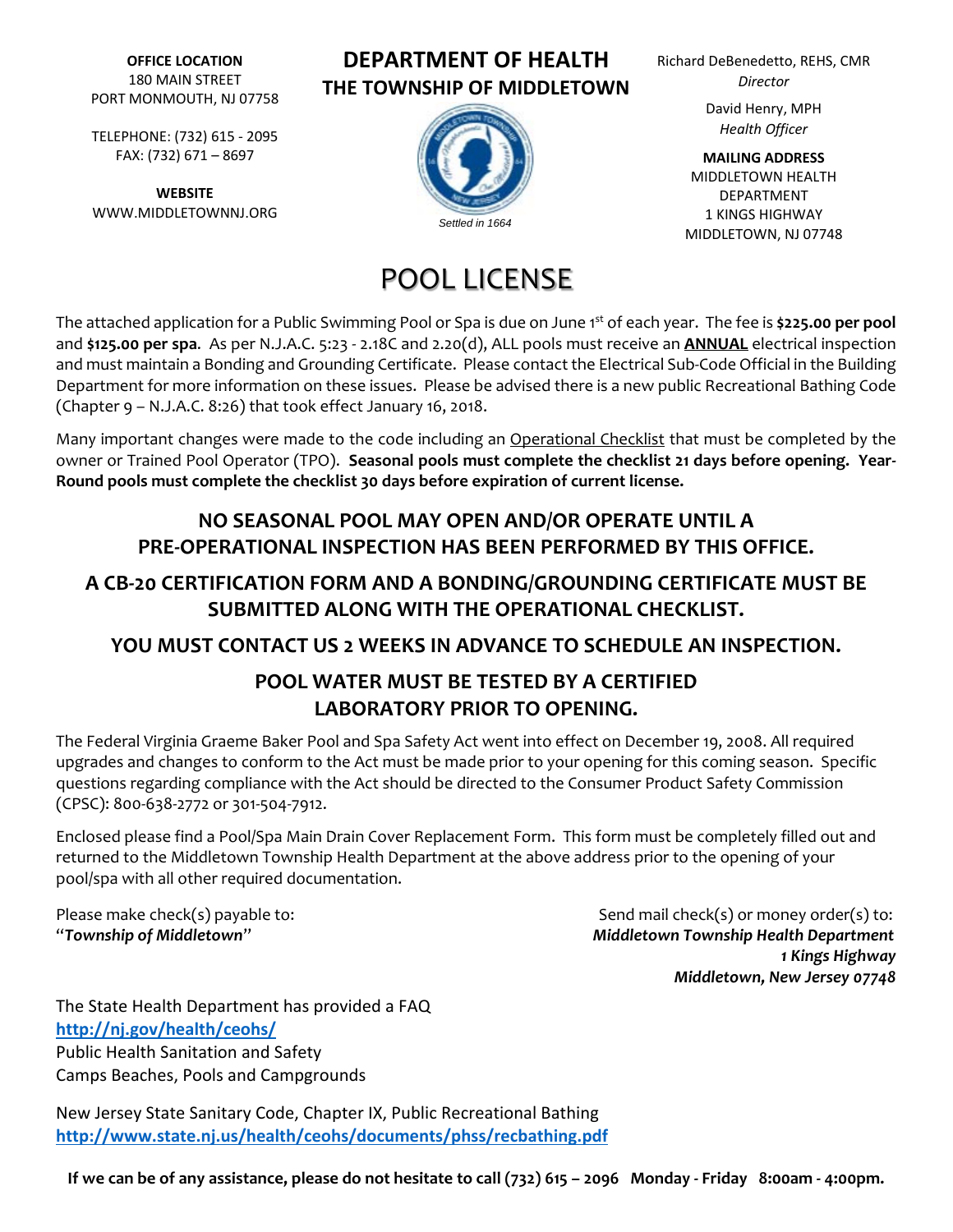Please ensure the following items are addressed for the pool season. More information can be found in the NJ State Sanitary Code, Public Recreational Bathing NJAC 8:26.

Drains-8:26-3.24(b) All swimming pools, wading pools, and spas must have a minimum of two (2) drains. Virginia Graeme Baker Pool and Safety Act: All public pools and spas must have ASME/ANSI A112.19.8‐2007 compliant drain cover(s) installed.

## **HIGHLIGHTS OF THE NEW PUBLIC RECREATIONAL BATHING CODE EFFECTIVE JANUARY 16, 2018**

- **1)** Operational Checklist must be completed by owner or trained pool operator (TPO). **Seasonal pools – 21 days before opening. Year‐round 30 days before license expiration.**
- **2)** The TPO must visit the pool at least once per week to review records and ensure compliance with the code. These visits must be documented and available for review by the Health Department.
- **3)** Specially exempt Facilities must have a sign posted with their hours of operation. Specially exempt Health Clubs must have an AED/Defibrillator on site.
- **4)** Pools Grater than 2000 Square Feet must have a person on site with Pool Director Training **by January 16, 2019.**
- **5)** Pools greater than 2000 square feet must have at least (2) two lifeguards on duty and a written "Zone of Protection" plan.
- **6)** Lifeguards cannot use cell phone while on duty (even to listen to music)
- **7)** Lifeguard stands are required at pools greater than 2000 square feet, more than five feet deep, or with a diving area.
- **8)** Aquatics Facility Plans (Formally Aquatics Supervision Plans) must now include the location of Emergency Shutoff, Hours of operation, water testing schedule and record keeping, zone of protection plan, and policies for floats and water toys.
- **9)** Emergency equipment must now include throw lines that reach across the pool. The address of the pool must be posted next to the emergency phone number list. NO telescoping poles or plastic hooks are allowed. Pools with Lifeguards must have an AED/Defibrillator on site.
- **10)** First Aid Kit contents have been changed and are now based on the size of the pool. The new list is attached. (APPENDIX B).
- **11)** Bather rules sign must include "Swimming diapers allowed"
- **12)** New signage is required at wading pools: "Parents or Guardians are required to supervise their children at all times". "No Children are allowed in the wading pool without Adult supervision".
- **13)** Seasonal pools must have water samples collected and tested by a certified Laboratory prior to opening.
- **14)** Chemical water quality standards have changed for Pools and Wading Pools. The maximum level for chlorine and bromine has been raised to 10.0 ppm.

#### **Reminder:**

**You must contact the Middletown Health Department at 732‐615‐2096 to schedule a pre‐operational inspection.** 

**No inspections will be performed without the CB‐20 form and a copy of the bonding / grounding certificate as well as the annual electrical inspection from the Building Department (732‐615‐2104)**

**Contact the Middletown Construction Department before making any necessary repairs/alterations to determine if permits are required.**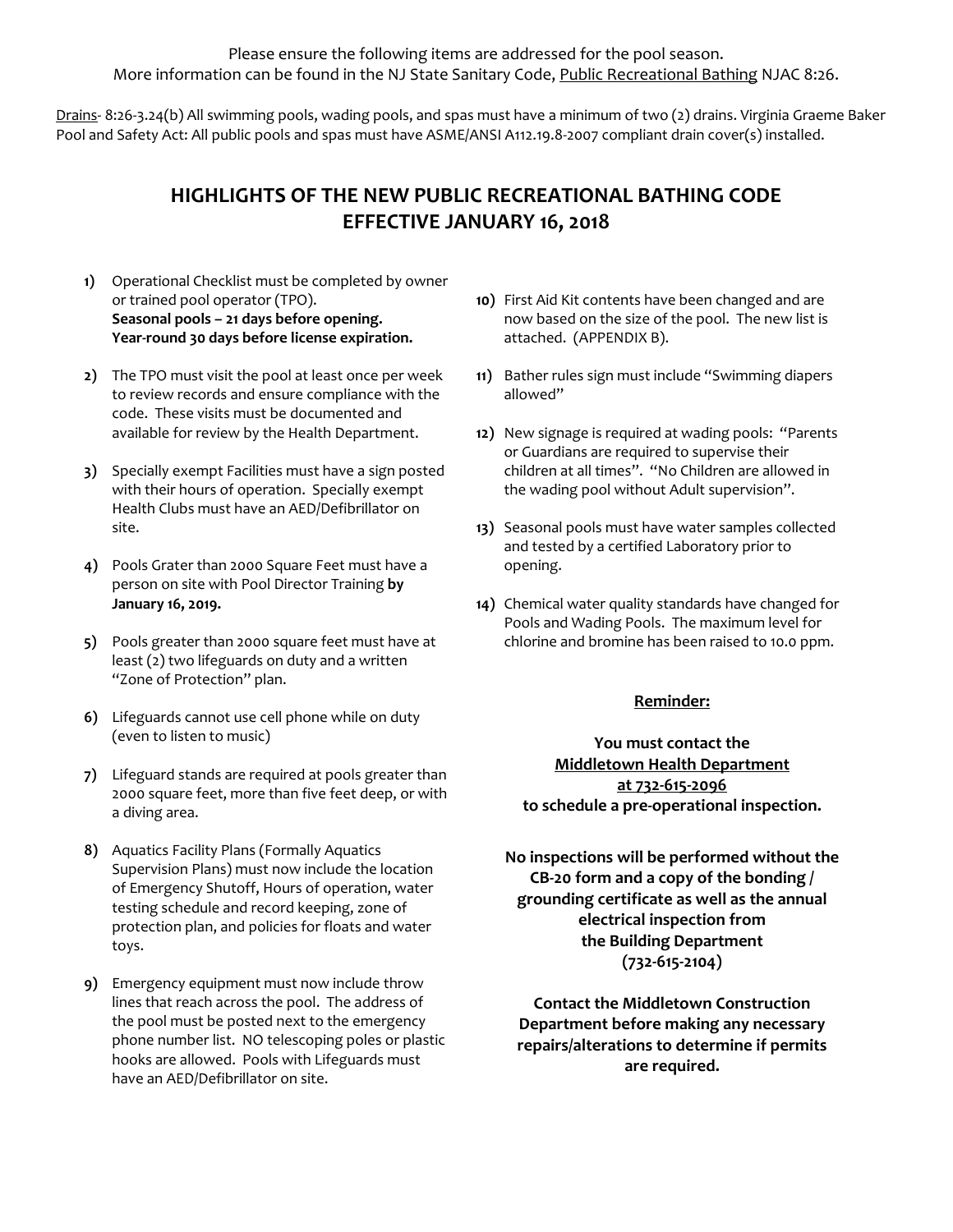**POOL FEES \$225.00 PER POOL**  No.\_\_\_\_\_\_\_\_\_\_\_\_\_\_\_\_\_\_

| No. |  |  |  |
|-----|--|--|--|
|     |  |  |  |

#### **SPA FEES \$125.00 PER SPA**

Fee: **Example 20** 

#### MIDDLETOWN TOWNSHIP HEALTH DEPARTMENT **APPLICATION FOR PERMIT TO OPERATE A PUBLIC SWIMMING POOL**

| Phone No. <u>Alexander Communication of the Communication of the Communication of the Communication</u>                                                                                                                        |  |  |  |  |  |  |  |  |
|--------------------------------------------------------------------------------------------------------------------------------------------------------------------------------------------------------------------------------|--|--|--|--|--|--|--|--|
| Type (Public, club, etc.). The contract of the contract of the contract of the contract of the contract of the contract of the contract of the contract of the contract of the contract of the contract of the contract of the |  |  |  |  |  |  |  |  |
|                                                                                                                                                                                                                                |  |  |  |  |  |  |  |  |
|                                                                                                                                                                                                                                |  |  |  |  |  |  |  |  |
|                                                                                                                                                                                                                                |  |  |  |  |  |  |  |  |
| Supervisor (Name and Address).                                                                                                                                                                                                 |  |  |  |  |  |  |  |  |
|                                                                                                                                                                                                                                |  |  |  |  |  |  |  |  |
| (Name and Registration No.) MUST PROVIDE COPY OF TRAINED POOL OPERATOR CERTIFICATE                                                                                                                                             |  |  |  |  |  |  |  |  |
|                                                                                                                                                                                                                                |  |  |  |  |  |  |  |  |
|                                                                                                                                                                                                                                |  |  |  |  |  |  |  |  |
|                                                                                                                                                                                                                                |  |  |  |  |  |  |  |  |
| <b>MUST PROVIDE COPY OF LIFEGUARD CERTIFICATIONS</b>                                                                                                                                                                           |  |  |  |  |  |  |  |  |
| A. VIRGINIA GRAEME BAKER POOL AND SAFTEY ACT (MUST PROVIDE COMPLETED CB-20 FORM, IF OUT OF DATE, SEE                                                                                                                           |  |  |  |  |  |  |  |  |
| ATTACHED.) (VIRGINIA GRAEME BAKER POOL AND SAFTEY ACT CERTIFICATION CERTIFICATE MUST BE PROVIDED OR AN                                                                                                                         |  |  |  |  |  |  |  |  |
| INSPECTION WILL NOT BE PERFORMED)                                                                                                                                                                                              |  |  |  |  |  |  |  |  |
| The undersigned agrees to operate the aforementioned swimming pool in accordance with the provisions<br>of the N.J. State Sanitary Code Chapter IX. Public Recreational Bathing, N.J.A.C. 8:26-1 et seq.,                      |  |  |  |  |  |  |  |  |

\_\_\_\_\_\_\_\_\_\_\_\_\_\_\_\_\_\_\_\_\_\_\_\_\_\_\_\_\_\_\_\_ \_\_\_\_\_\_\_\_\_\_\_\_\_\_\_\_\_\_\_\_\_\_\_\_\_\_\_\_\_\_\_\_

\_\_\_\_\_\_\_\_\_\_\_\_\_\_\_\_\_\_\_\_\_\_\_\_\_\_\_\_\_\_\_\_ \_\_\_\_\_\_\_\_\_\_\_\_\_\_\_\_\_\_\_\_\_\_\_\_\_\_\_\_\_\_\_\_

(Trained Pool Operator) (Owner)